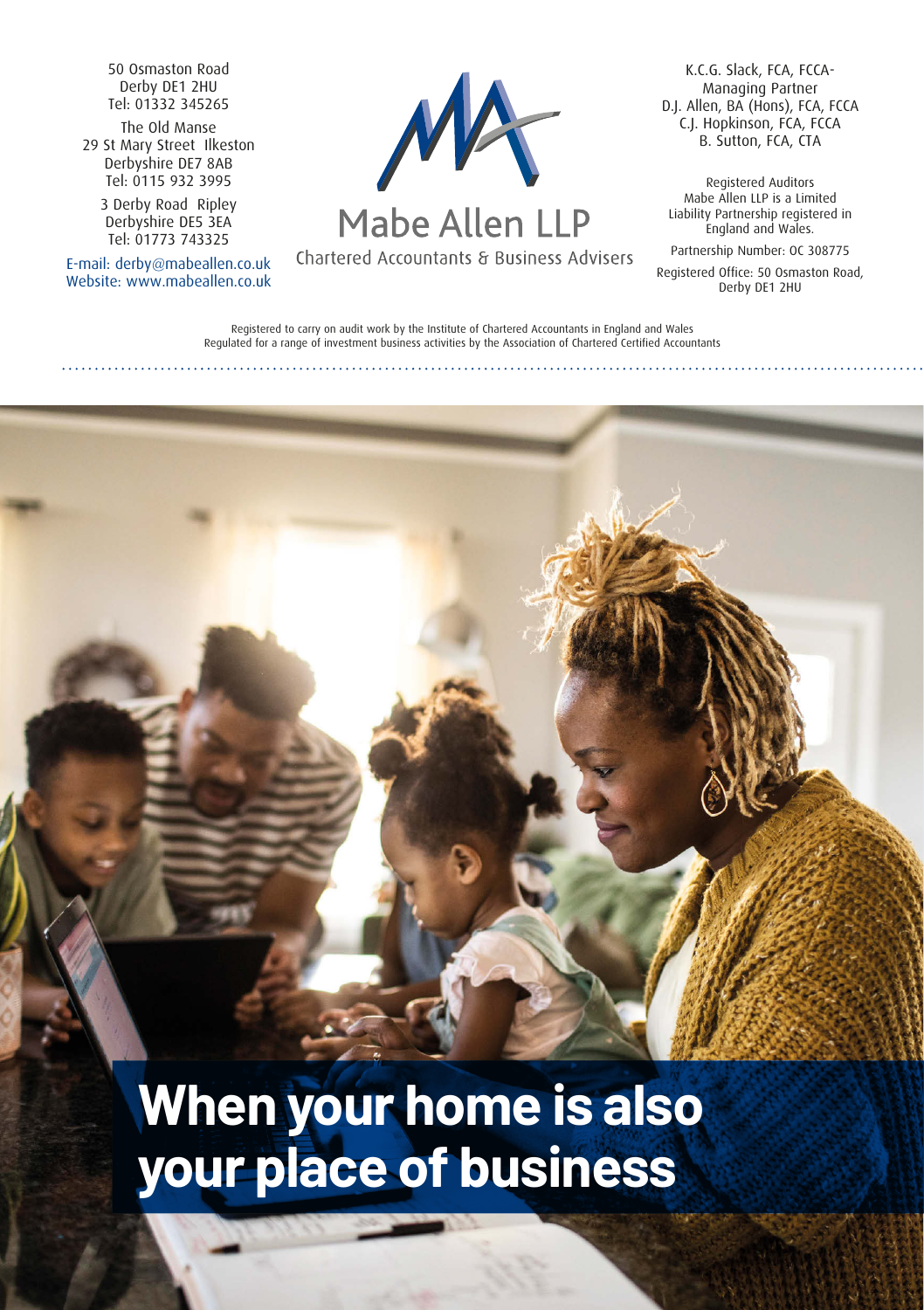**There can be tax implications if you trade from home, or use your home as your office. What about tax relief for household costs? Capital gains tax? Business rates? We look at these and other issues here.**

# **Why your employment status matters**

If your home is also where you trade or work, your tax position hinges on one critical distinction. That's whether you are self-employed or an employee. The tax treatment of partners and sole traders is different from the tax treatment of employees: broadly speaking, the regime is more favourable to the self-employed than employees.

It should be remembered, too, that the rules for employees apply to company directors, who are technically officers of their limited company, and to other company officers. It doesn't just apply to those who automatically identify as employees, such as those with long-standing homeworking arrangements in place, or those starting to work from home during the pandemic.

**Tip.** If you are self-employed and carry on most of your trade outside the home, you may still get a deduction for some household expenses, provided there are times when part of your home is used solely for business purposes. If there's only minor use of the home – perhaps you simply write up business records at home and trade elsewhere, HMRC should accept a reasonable estimate of costs without detailed enquiry.

# **Expenditure, tax relief and the self-employed**

To be allowable for tax purposes, costs must be incurred wholly and exclusively for the purposes of the trade. Such costs may include fixed costs like insurance, council tax, mortgage interest and rent. What's allowable will depend on the exact circumstances of your business: how much of your business you carry out at home, and indeed, what sort of business it is.

**Tip.** If the home is rented and part of it is used solely for business purposes, part of the rent is an allowable expense. Note, however, that while sole traders cannot charge a separate rent to their business, the position is different for partners and company directors (see below).

Running costs, such as cleaning, heat and light and power and metered water, also attract relief. Relief can also be given for costs that might include a private element, so long as it's possible to identify a definite part of the expense as being wholly and exclusively for the purposes of the trade. This may include the cost of business calls on the home telephone and a proportion of the line rental, and expenditure on internet connections, to the extent that the connection is used for business. Any part of the cost not directly attributable to the business is disallowed. So, for example, 10% of a utility bill might relate directly to business use: the remaining 90% would be disallowed.

**Tip.** To qualify under the wholly and exclusively rule, you don't need to have the business element billed separately: nor to set part of the house aside for business use and nothing else.

In practice, tax relief is given in one of two ways. Either part of the cost is apportioned to the business, as in the 10%:90% example above, and receives tax relief; or there is an option to use fixed-rate deductions. Generally, using fixed-rate deductions means slightly less generous relief, but also less by way of administration.

# **Apportioning expenses**

To arrive at a reasonable apportionment, the type of factors to consider are:

- area: what proportion in terms of area of the home is used for trade purposes?
- usage: how much is consumed? This is appropriate where there is a metered or measurable supply, such as electricity, gas or water.
- time: how long is it used for trade purposes, and how does this compare with any other use?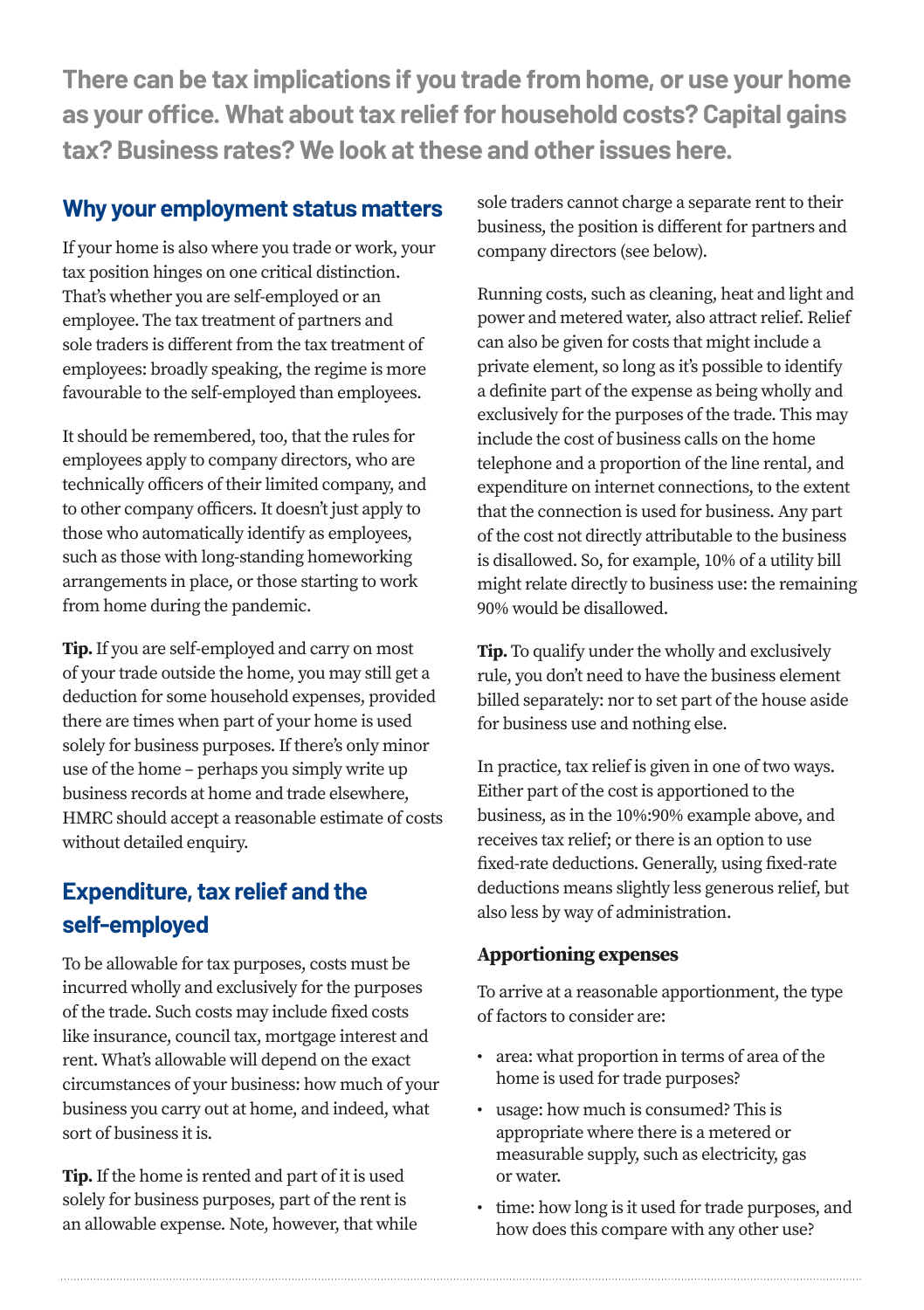Where a nominal sum of only a few pounds per week is claimed, HMRC is likely to accept a reasonable estimate. In other cases, it will be appropriate to keep records to substantiate claims.

#### **Example**

Catriona is an online tutor, who works from home, primarily in the living room. The room is used eight hours a day: Catriona uses it for work for four hours in the morning, and at night the family uses it for four hours. In terms of size, the room represents 10% of the area of the house. In terms of time, its use is half business, half private.

Electricity for the year totals £1,500. This includes the cost of heating and lighting the room and powering Catriona's work computer. Electricity costs are apportioned by area and time. 10% of the costs (representing 10% of the area used) = £150. Half of this (representing 50% of the time used) = £75.

Catriona keeps a work diary to substantiate her hours of work, as well as invoices for the costs incurred.

## **Fixed-rate deductions**

The alternative to apportioning household expenses is to use fixed flat rate deductions. These apply to certain household running costs, and are based on the number of hours spent wholly and exclusively on core business activities. They are only available if hours total 25 or more per month. Core business activities are defined as providing goods and/or services, maintaining business records, and marketing and obtaining new business. The flat rates are:

| <b>Hours</b> worked | <b>Flat rate monthly deduction</b> |
|---------------------|------------------------------------|
| 25 or more          | £10                                |
| 51 or more          | f18                                |
| 101 or more         | £26                                |

Using fixed-rate deductions doesn't rule out a separate deduction for certain other fixed costs, such as council tax and mortgage interest, where an identifiable proportion can be attributed to

business use. You may also be able to claim a deduction for telephone and broadband/internet connection costs, and we should be pleased to advise further.

# **Capital expenditure**

For the self-employed, tax reliefs known as capital allowances cover the depreciation of capital assets. Capital allowances may be available on the business proportion of assets like laptops, printers, desks, chairs, filing cabinets and other office equipment. Adjustments are made for any non-business use.

# **Travel costs**

Where there are no business premises other than the home, it may be possible to claim travel costs to visit clients. But where there is more than one place of business, of which one is a home office, HMRC may maintain that travel between them does not comply with the wholly and exclusively test. Travel costs can be contentious, and we should be pleased to provide in-depth advice here.

# **Capital gains tax**

It's often asked whether using the home for business purposes has capital gains tax (CGT) consequences. In fact, business use is unlikely to do so, unless part of the home is used exclusively for business.

It is always prudent to take care in this area. The CGT exemption known as private residence relief (PRR) applies only to the residential part of a house. This means that where there is exclusive business use of one part of the house, PRR could be restricted, though other tax reliefs may be available.

#### **Example: drawing the boundary**

Henryk and Lois are selling their small guest house and their accountant is advising on possible capital gains. The rooms used as guest bedrooms represent exclusive business use, but the kitchen, used both to cook their meals and guests' meals, does not.

By contrast, Dr Munro uses a room in his home as a surgery. Although it houses a cupboard in which he keeps a collection of maps and some climbing